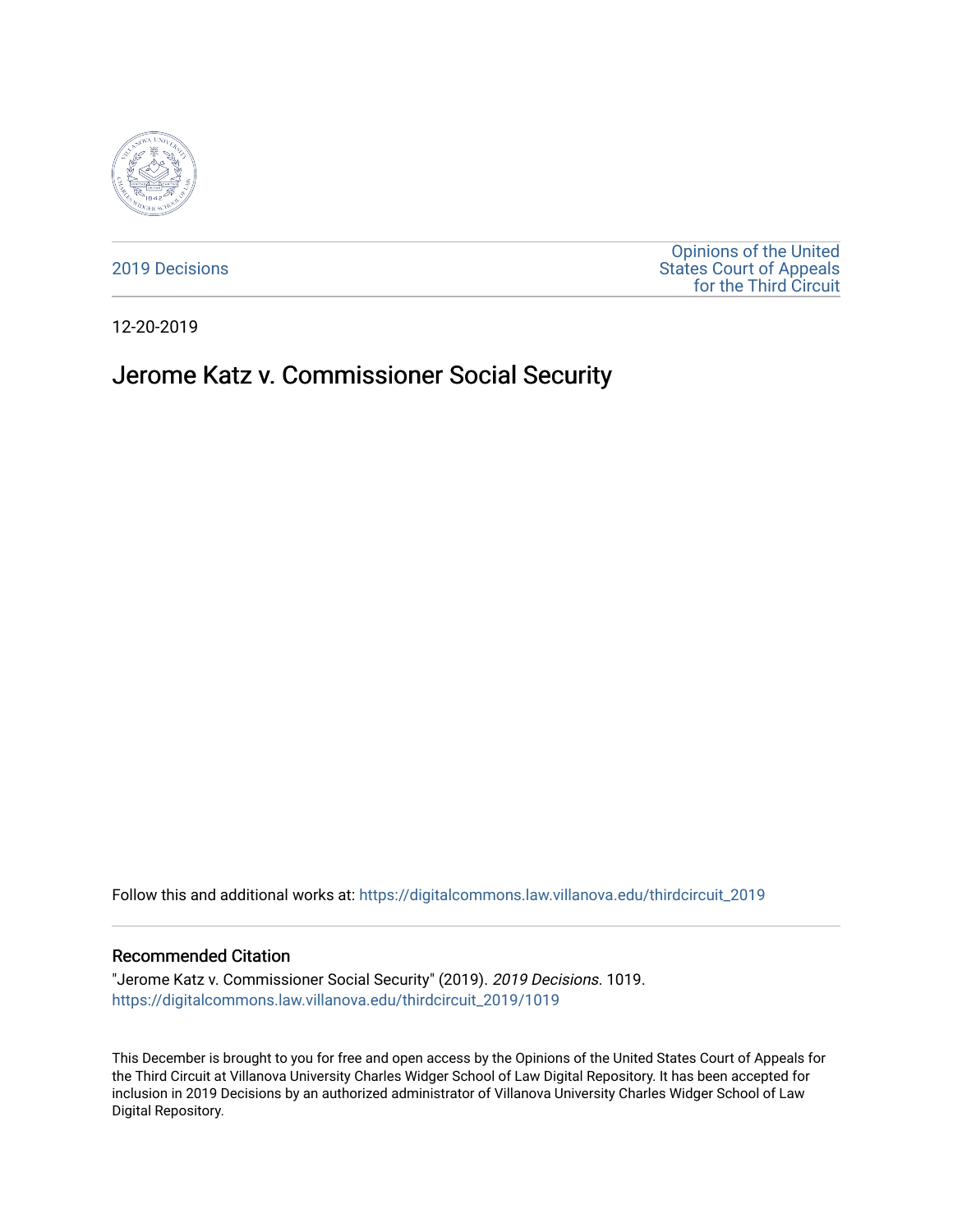#### **NOT PRECEDENTIAL**

UNITED STATES COURT OF APPEALS FOR THE THIRD CIRCUIT

> No. 19-1268  $\mathcal{L}_\text{max}$  and  $\mathcal{L}_\text{max}$

JEROME I. KATZ, Appellant

v.

COMMISSIONER SOCIAL SECURITY  $\mathcal{L}_\text{max}$  and  $\mathcal{L}_\text{max}$ 

On Appeal from the United States District Court for the District of New Jersey (D.C. No. 2-17-cv-04821) District Judge: Honorable William J. Martini

 $\mathcal{L}_\text{max}$  and  $\mathcal{L}_\text{max}$ 

Submitted Under Third Circuit LAR 34.1(a) November 20, 2019

Before: CHAGARES, MATEY, and FUENTES, *Circuit Judges*.

(Opinion Filed: December 20, 2019)  $\mathcal{L}_\text{max}$  and  $\mathcal{L}_\text{max}$ 

> OPINION  $\mathcal{L}_\text{max}$  and  $\mathcal{L}_\text{max}$

 $\overline{a}$ 

This disposition is not an opinion of the full Court and, under I.O.P. 5.7, does not constitute binding precedent.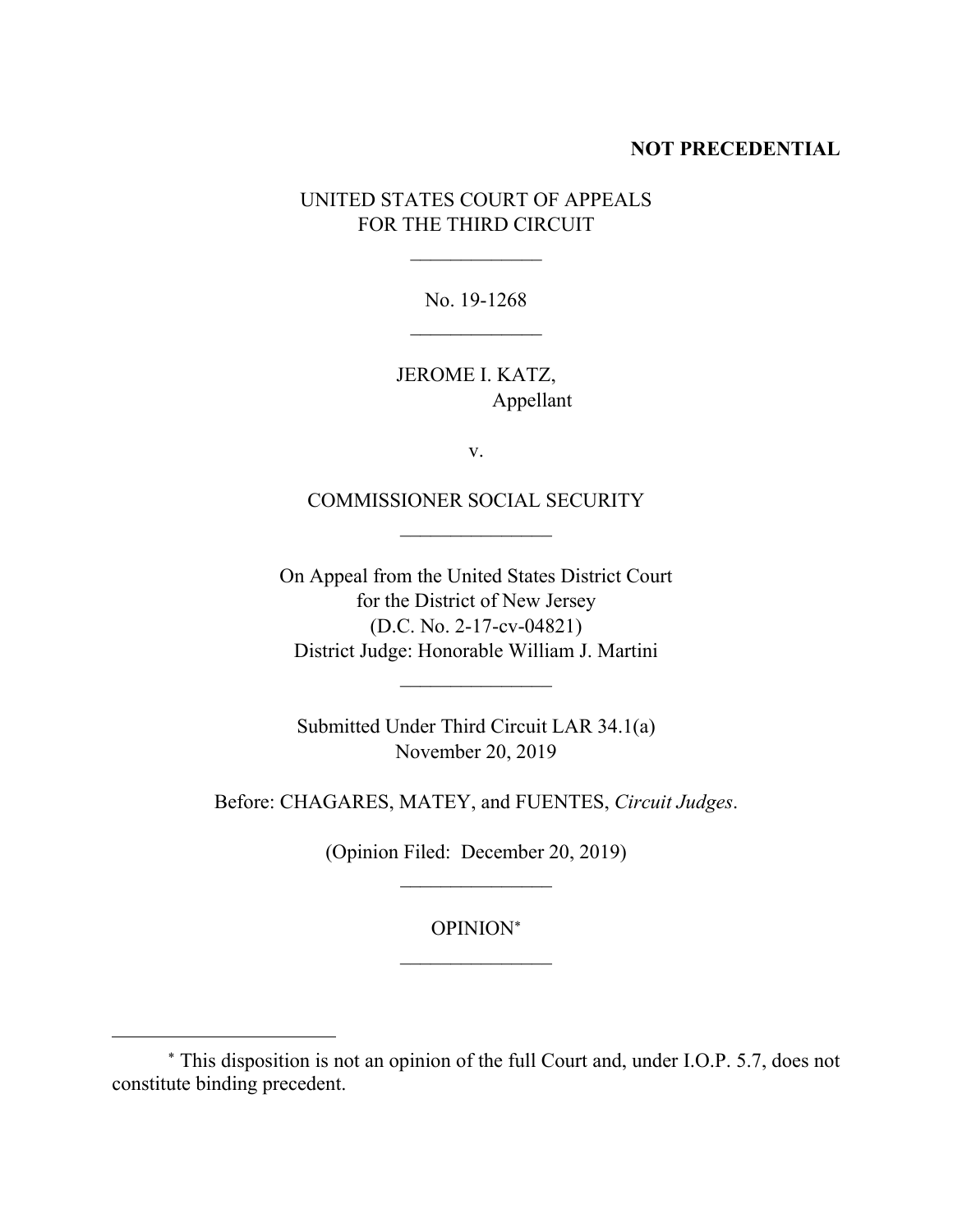#### MATEY, *Circuit Judge*.

The District Court affirmed the Social Security Administration's ("SSA") denial of Jerome Katz's disability insurance benefits. Its well-reasoned opinion explains how the findings of the administrative law judge ("ALJ") were supported by substantial evidence, why Katz received a full and fair hearing, and why Katz could not present new evidence. Finding no error in those conclusions, we will affirm.

## **I. BACKGROUND**

In 1982, Jerome Katz experienced a host of challenges including taxing work responsibilities, marital difficulties, and the loss of his home. As a result, he struggled with his co-workers and suffered anxiety, paranoia, and stress. For that reason, he sought statesponsored disability benefits prompting a medical examination from three doctors who all concluded that he could not continue his job as a social worker. On that basis, New Jersey awarded Katz a state disability pension in 1986, with benefits retroactive to 1984. Since then, he has not held a steady job.

Katz's mental health continued to decline, so in 2012 he sought federal disability insurance benefits retroactive to 1982. As part of his application, he met with two SSA physicians. The first, James Conneran, M.D., opined that Katz, with some limitations, "could perform simple, routine work." (App. at 10, 31.) Dr. Conneran also found that Katz had "mild restriction of activities of daily living, ... moderate difficulties in maintaining concentration, persistence or pace and no repeated episodes of decompensation." (*Id*. at 8, 31.) A second expert, Christopher Williamson, Psy.D., concluded Katz was completely disabled as of "the early 1980s."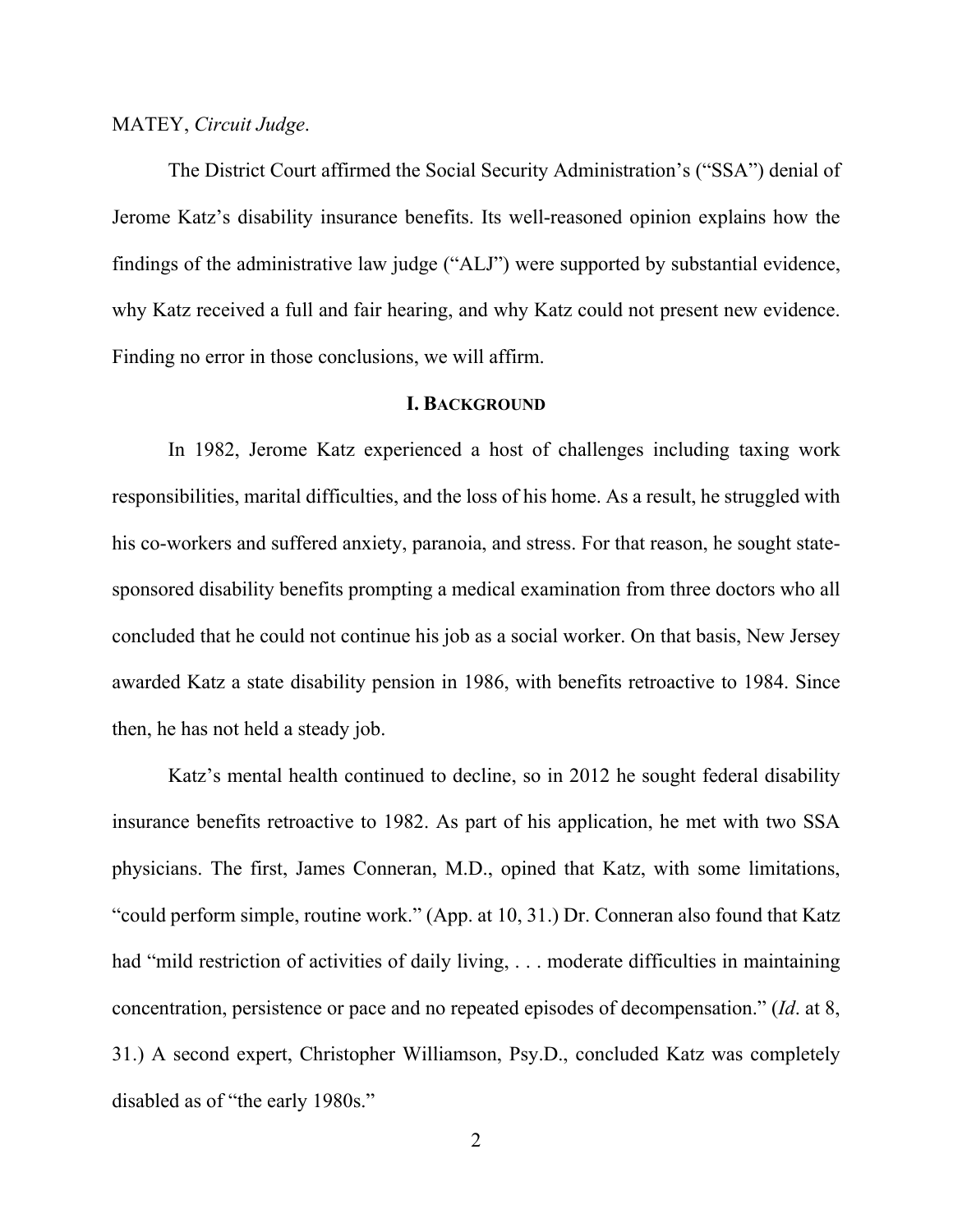Weighing these opinions, and other evidence, the SSA denied Katz's claim for federal disability benefits. Katz disagreed with that conclusion and sought review before an ALJ. The ALJ upheld the SSA's decision, agreeing with the SSA that Katz did not satisfy the criteria for federal benefits. Katz then administratively appealed, and sought to supplement the record with more documents, including post-adjudication reports by Dr. Williamson. But even with the benefit of these materials, the Appeals Council found that substantial evidence supported the ALJ's decision and denied the application. So Katz sought judicial review under 42 U.S.C. § 405(g). The District Court affirmed the administrative decision, and Katz filed this timely appeal.

## **II. ANALYSIS**

The District Court had jurisdiction under 42 U.S.C.  $\S$  405(g), and we have jurisdiction under 28 U.S.C. § 1291. When reviewing the administrative findings, we are limited to considering whether the factual findings are supported by substantial evidence. 42 U.S.C. § 405(g); *Rutherford v. Barnhart*, 399 F.3d 546, 552 (3d Cir. 2005). The deferential substantial-evidence standard only requires the administrative decision to be supported by "such relevant evidence as a reasonable mind might accept as adequate to support a conclusion." *Biestek v. Berryhill*, 139 S. Ct. 1148, 1154 (2019) (quoting *Consol. Edison Co. of N.Y. v. NLRB*, 305 U.S. 197, 229 (1938)).

## **A. The Commissioner's Decisions Are Supported by Substantial Evidence**

We begin by noting our focus on federal law. Katz already receives benefits from the State of New Jersey, and that award is not part of this action. To obtain federal disability insurance benefits, Katz must satisfy the five-step test codified at 20 C.F.R.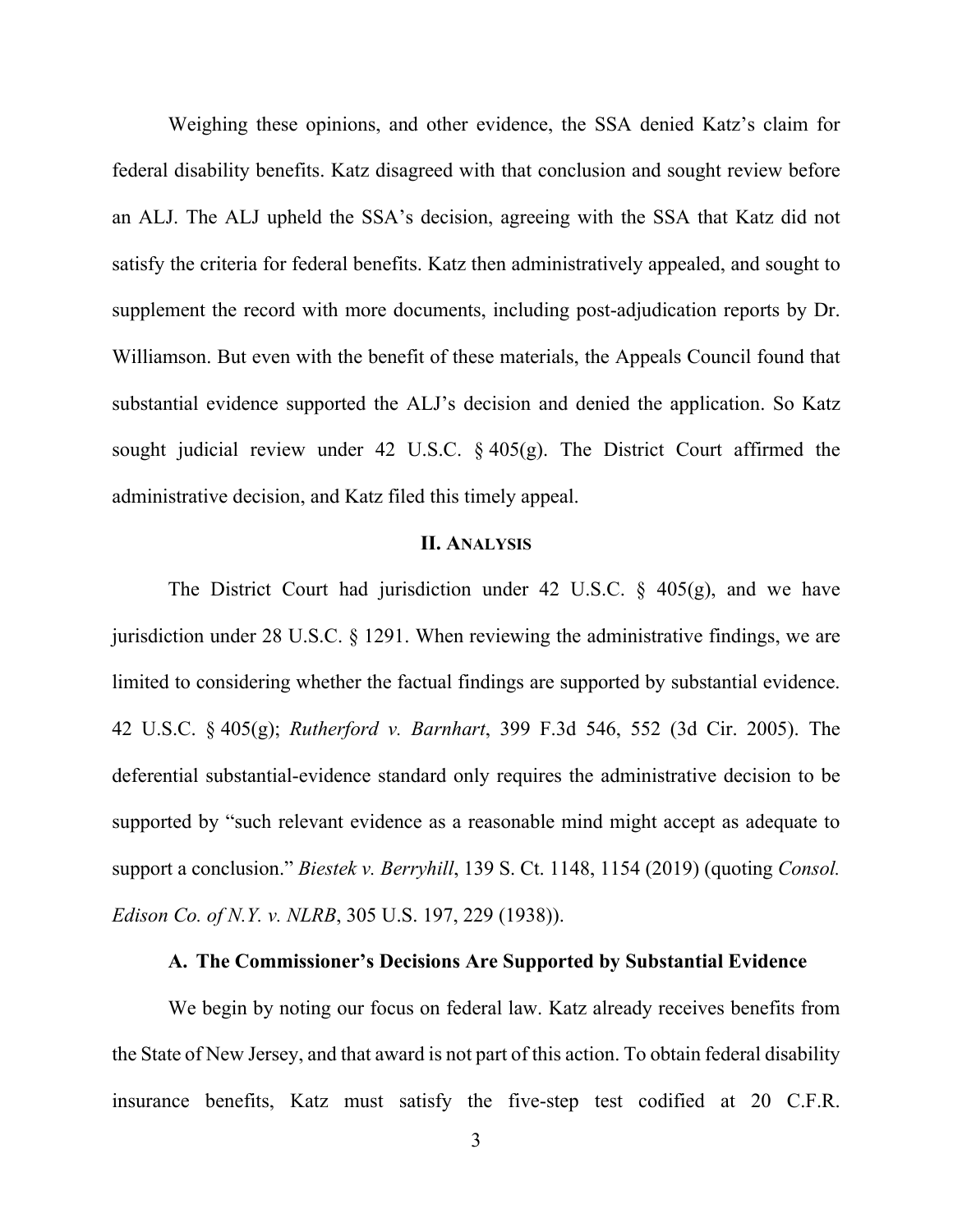§ 404.1520(a)(4). <sup>1</sup> As Katz lacked gainful employment during the relevant period and documented severe impairments, the ALJ found he succeeded at the first two steps. *Id.*  $§$  404.1520(a)(4)(i)–(ii). (App. 26.) At step three, the ALJ found that Katz did not meet the criteria for a per se disability under § 404.1520(a)(4)(iii). *See* 20 C.F.R. Pt. 404, Subpt. P, App. 1 (2015). For Katz's impairments to qualify as a per se disability, he needs to meet the requirements for the affective disorder listing or the anxiety disorder listing. *Id.* §§ 12.04(A)–(C), 12.06(A)–(B) (2015). This includes showing he suffered from a marked restriction in daily activities; a marked restriction in maintaining concentration, persistence, or pace; or repeated episodes of decompensation. *Id.* §§ 12.04(B), 12.06(B).

There is substantial evidence in the record supporting the ALJ's determination that Katz did not satisfy this requirement. No doctor from the relevant time opined on whether Katz was totally disabled. Dr. Conneran found Katz only had mild to moderate restrictions in required areas and did not suffer from repeated episodes of decompensation. Dr. Williamson, a treating physician, disagreed with Conneran. But he began treating Katz decades after the relevant period. The ALJ was within her discretion to credit Conneran's

 $\overline{a}$ 

<sup>&</sup>lt;sup>1</sup> As stated in the regulation, a claimant must not have substantial gainful employment and must have a severe impairment or combination of impairments. 20 C.F.R. § 404.1520(a)(4)(i), (ii). He must also have either a qualifying disability or lack the residual functional capacity to perform his past work. *Id*. § 404.1520(a)(4)(iii), (iv). Finally, even if the claimant could not return to past work, benefits will be denied if the SSA can show that someone with the claimant's residual functional capacity, age, education, and work experience could adjust to other employment. *Id.*  $\frac{6}{9}$  404.1520(a)(4)(v).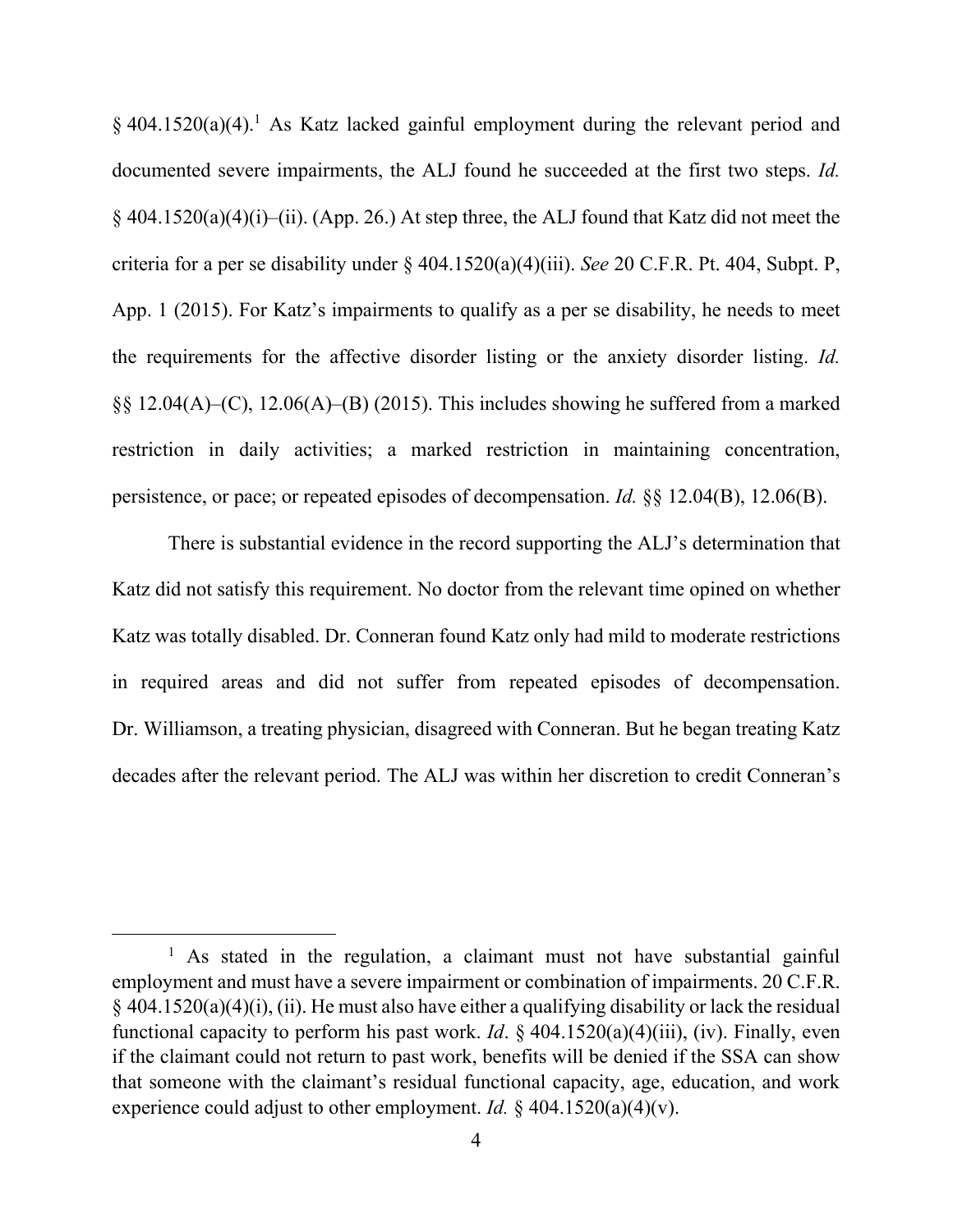opinion instead of Williamson's and find that Katz fails to show a per se disability. 2

The ALJ then considered whether Katz's impairment prevents him from performing his past work. 20 C.F.R. § 404.1520(a)(4)(iv). After finding that he could not return to his prior position as a social worker, the ALJ considered whether Katz possessed the residual capacity for alternative employment. (App. at 28.) To that end, the ALJ performed a residual functional capacity ("RFC") analysis, which concluded that Katz could accomplish "low stress . . . routine work" that avoids heights, dangerous machinery, and more than occasional interactions with the public and co-workers. (App. at 28.) The ALJ based that conclusion on a "careful consideration of the entire record," and explained her reasoning. (App. at 28–32.) For example, the ALJ highlighted Katz's long history of mental health issues and physical injuries leading to his inability to perform social work. On the other hand, the ALJ's RFC assessment found that Katz seldom took medications or received treatments. And the ALJ noted the lack of medical evaluations during the relevant period. Finally, the ALJ reviewed and credited Dr. Conneran's finding that Katz could perform simple, routine labor. Taken together, her well-reasoned analysis of the record is supported by substantial evidence.

Finally, as required by 20 C.F.R.  $\S$  404.1520(a)(4)(v), the ALJ found other jobs exist in significant numbers in the national economy that Katz could perform, based on his age, education, work experience, and the RFC analysis from step four. Katz attacks this finding

 $\overline{a}$ 

<sup>2</sup> The ALJ found no restriction on daily activities, despite Dr. Conneran's finding of a mild restriction. But this disparity is immaterial, as a mild restriction would not satisfy the test either.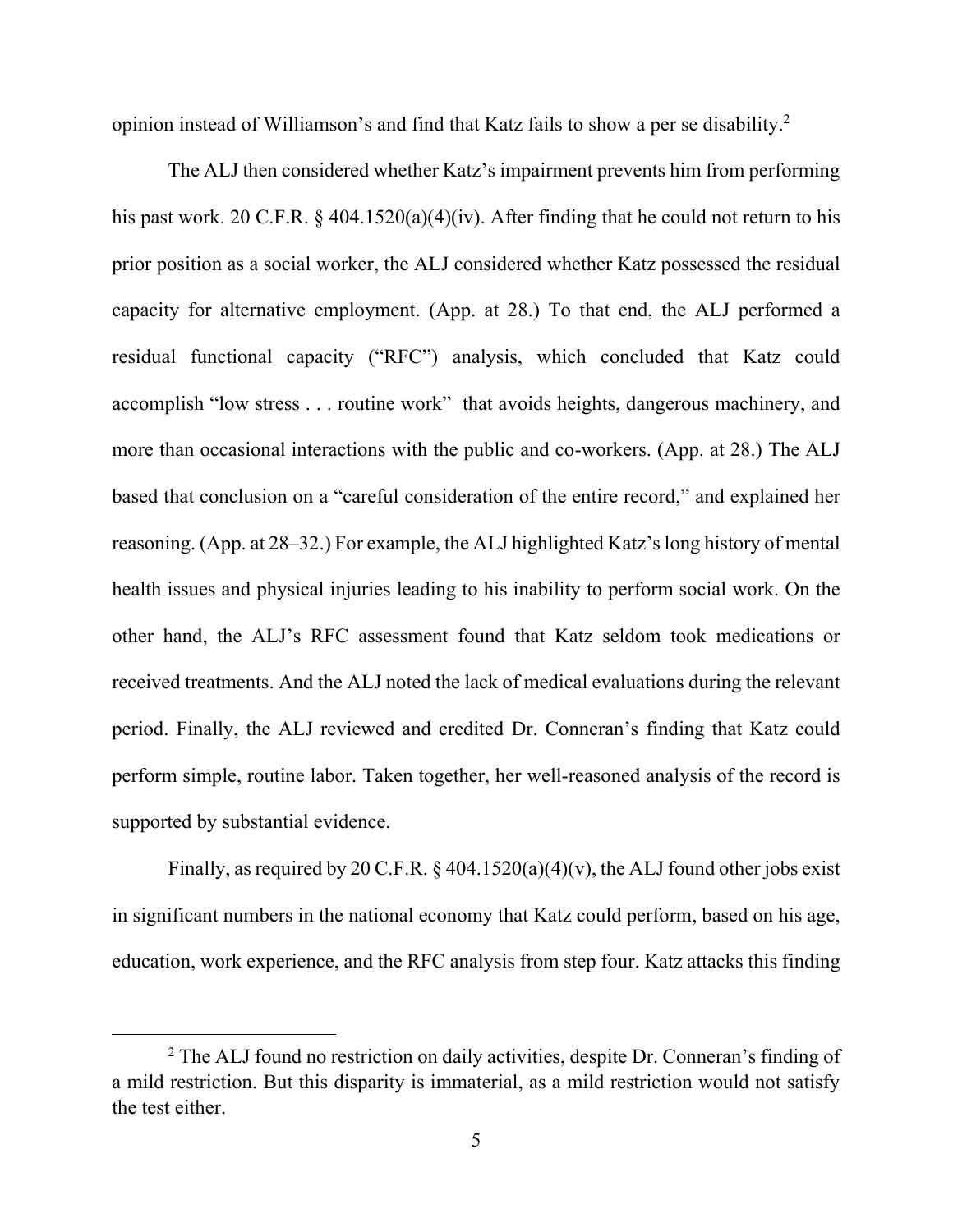on multiple fronts. First, he asserts that he could not perform any work during the relevant period. But he can point to no corroborating medical report from that time. Second, he argues that the ALJ should have credited a 2015 report by Dr. Williamson that Katz was totally disabled during the relevant period. But as the District Court identified, that report hinges on second-hand information, and the ALJ was within her discretion to reject that conclusion. Third, Katz argues that a hypothetical posed to a vocational expert during the proceedings was faulty. But his argument is simply a rehash of his argument at step four a disagreement over the ALJ's determination of his RFC. And finally, he argues that the vocational expert relied on outdated scholarship. But no precedent supports this argument.

All in all, there is substantial evidence that Katz cannot meet the disability requirements for the relevant period. The District Court correctly denied Katz's application for disability insurance benefits, because the ALJ's decision was grounded in substantial evidence.

## **B. Katz Was Not Denied a Full and Fair Hearing**

Katz claims the ALJ impermissibly rushed his hearing to make a later appointment. While the ALJ twice commented that she had another engagement later that afternoon, both Katz and a vocational expert testified without limitation. Moreover, Katz's counsel said that he had no additional evidence and no further questions. So the hearing was not hurried to conclusion.

#### **C. Katz May Not Introduce Additional Evidence**

Katz offers additional documents to rebut the ALJ's findings. Yet remand is appropriate only if Katz can show, for example, there was good cause for the delay in